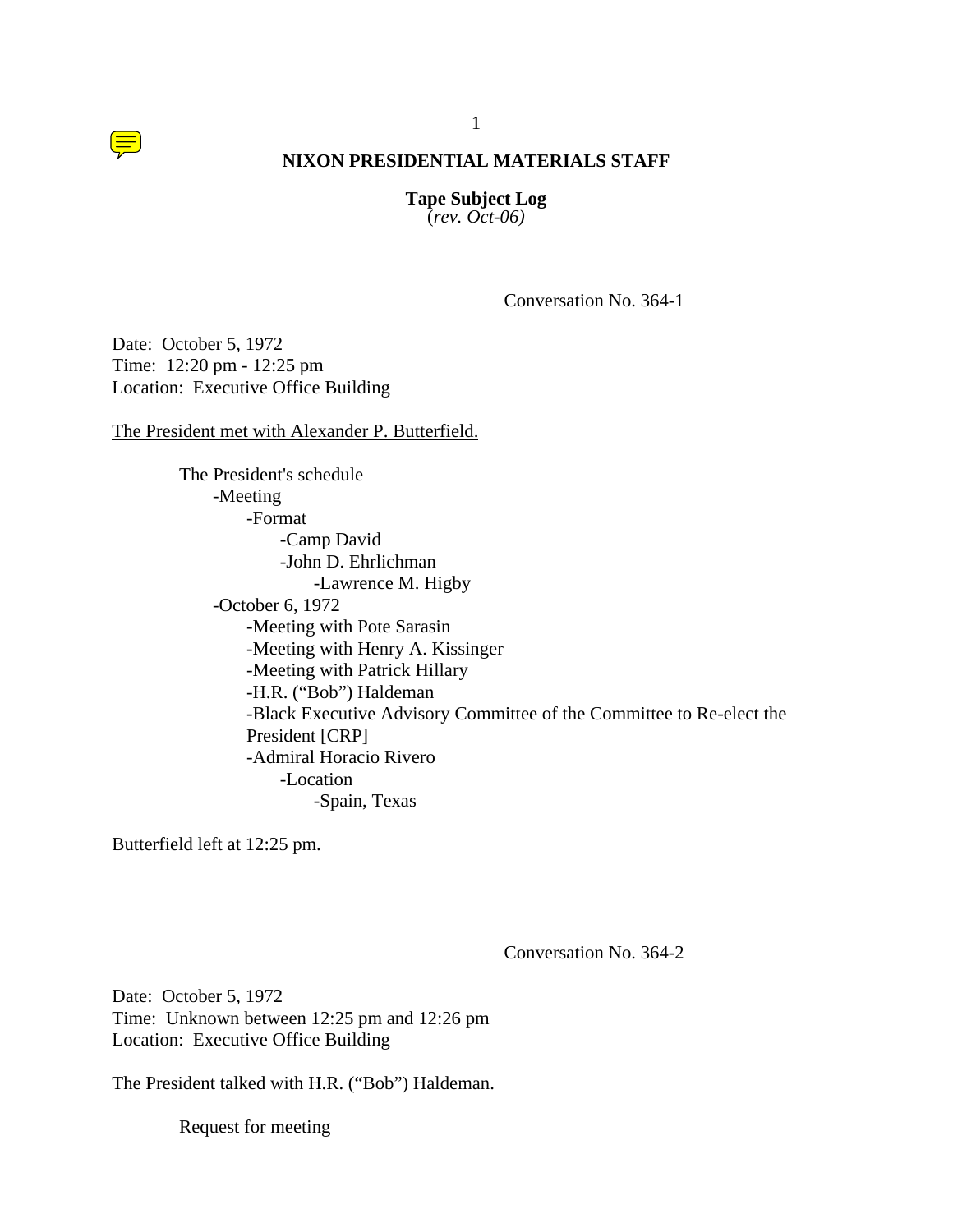**Tape Subject Log** (*rev. Oct-06)*

Conversation No. 364-3

Date: October 5, 1972 Time: Unknown between 12:25 pm and 12:26 pm Location: Executive Office Building

The President met with Manolo Sanchez.

Schedule -Request for meeting with Charles W. Colson

Sanchez left at an unknown time before 12:26 pm.

Conversation No. 364-4

Date: October 5, 1972 Time: 12:26 pm - 1:36 pm Location: Executive Office Building

The President met with Charles W. Colson.

The President's October 5, 1972 press conference -Press conference -Tone -John F. Kennedy -Tone -George S. McGovern -John F. Kennedy -Contrasted with the President -McGovern -Voice -Radio

H.R. ("Bob") Haldeman entered at 12:29 pm.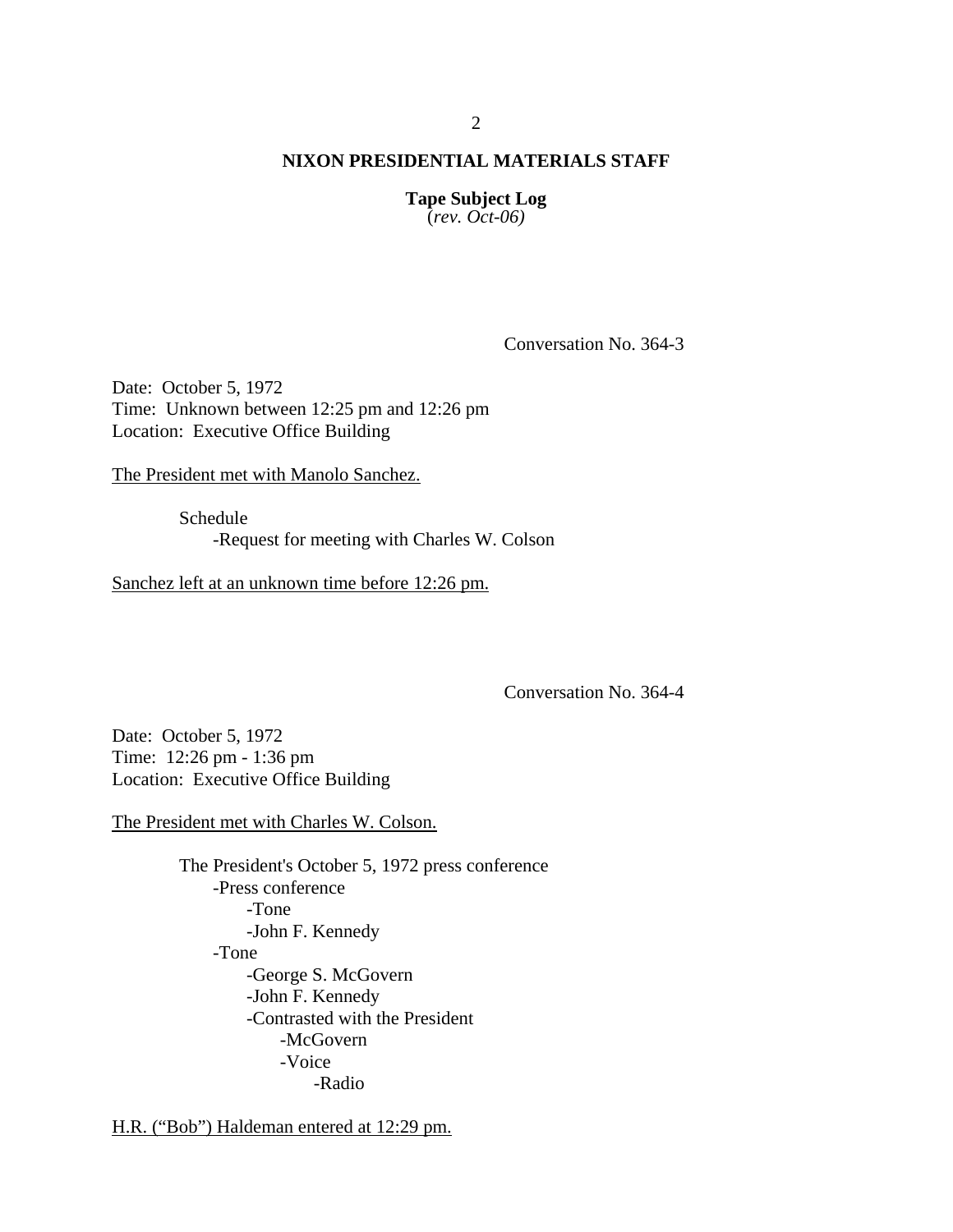# **Tape Subject Log**

(*rev. Oct-06)*

Manolo Sanchez entered at an unknown time after 12:29 pm.

Request for briefing book

Sanchez left at an unknown time before 1:35 pm.

Issues -Amnesty -Marijuana -Youth -Welfare -Increases -Vietnam -Imposition of communist government -National defense -US compared to the Union of Soviet Socialist Republics [USSR] -World leadership -Economy -Inflation, employment -Tax reform, welfare reform -The President's positions contrasted with McGovern's -Boston advertisement -Focus on issues -The President's view -Increase in television advertisements -Amnesty -Vietnam -Draft dodgers -Veterans view of McGovern -Opposition -Columbus, Ohio -Factory workers debate with McGovern -Welfare -Effectiveness as issue -Effectiveness of issues -Complexity -Amnesty -Loyalty question -McGovern campaign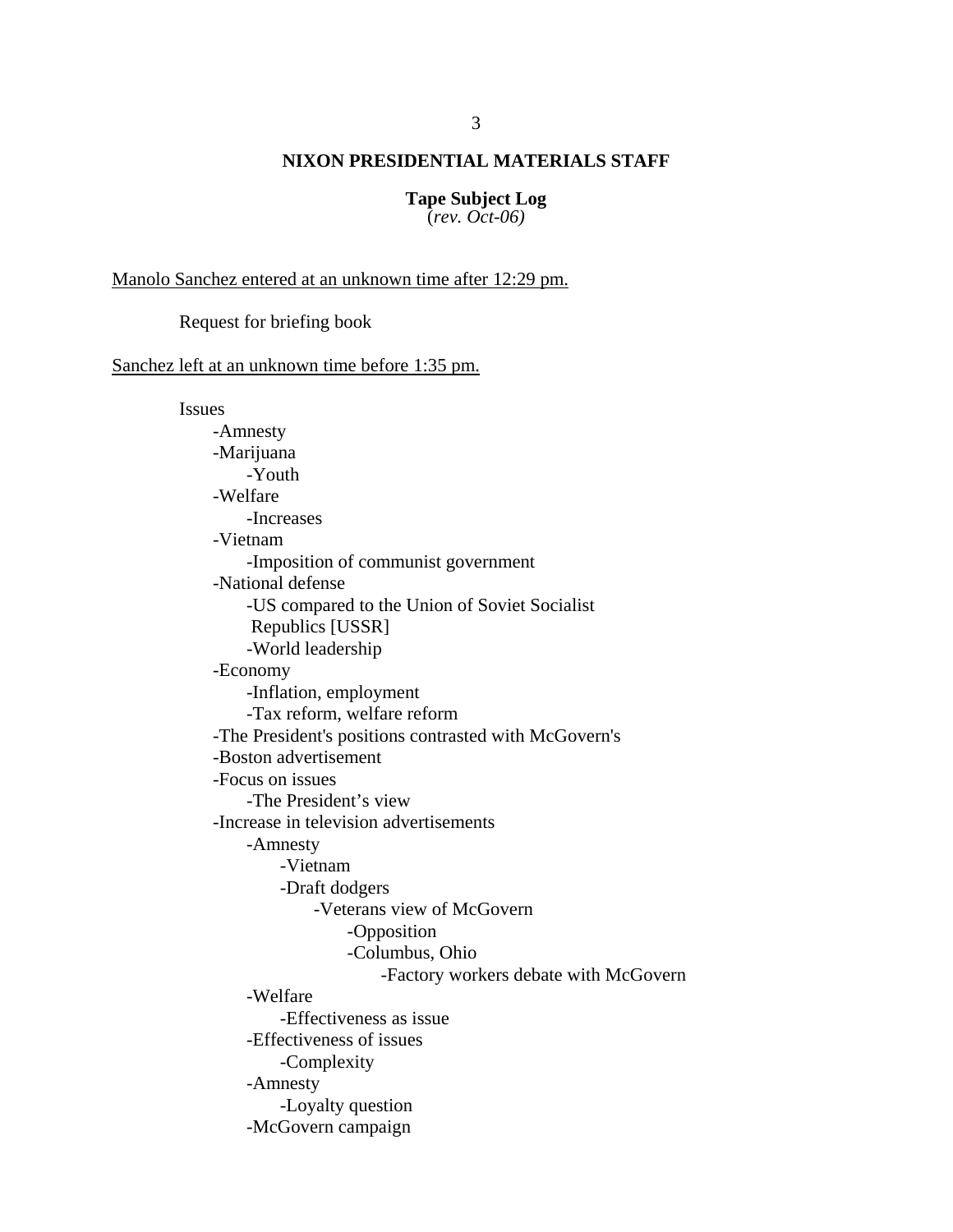# **Tape Subject Log**

(*rev. Oct-06)*

-Tone

 -Compared to the President's -Statesmanship -Staff efforts The President's secret press conference -Jerome R. Waldie -Patrick J. Buchanan -Support of McGovern -California -Congress -Press coverage -Colson's conversation with Jim Cannon [?] -Vice President Spiro T. Agnew -Comment on October 4, 1972 -Vietnam *-Washington Post*  -*New York Times, Time, Newsweek*, network commentators -The press -Importance of issue -Press fairness -Raymond K. Price, Jr. -Watergate -New American majority -Support for the President -Polls -Marvin L. Kolb -Taxes -Congress -Busing -Possible constitutional amendment -The President's view compared to McGovern's -Amnesty -Welfare -National defense -Vietnam -Busing -Possible amendment -Presentation of issue -McGovern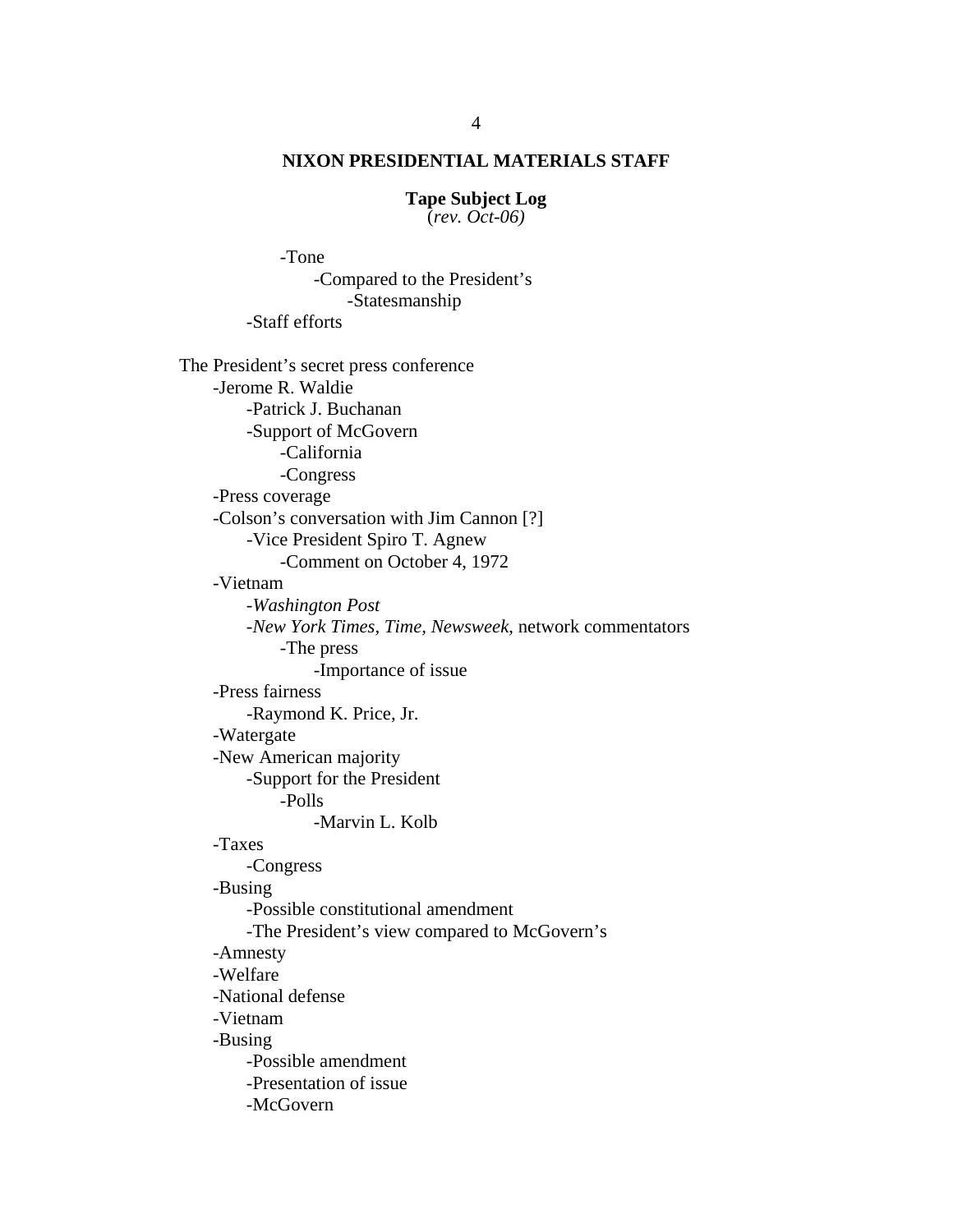# **Tape Subject Log**

(*rev. Oct-06)*

Issues

 -Busing -Advertisements -The President's instructions -Boston advertisement -St. Louis -The President's view -Compared to McGovern's -Kindergarten children -Detroit -Colson's efforts

-Assessing possible damage to McGovern's campaign

 The President's recent press conference -Double standard -Effect

#### Strategy

 -John A. Scali -McGovern -The President's press conferences -Scali's view -Surrogates -Value -Leadership issue -Cabinet officials as spokesmen -William P. Rogers -Amnesty issue -Dwight D. Eisenhower -The President's recollection -Endorsement of candidates -Presentation of amnesty issue -Canada -Cabinet officials -Enthusiasm -McGovern -Charges against the President's administration -White House staff -Corruption -Defense spending -Campaign practices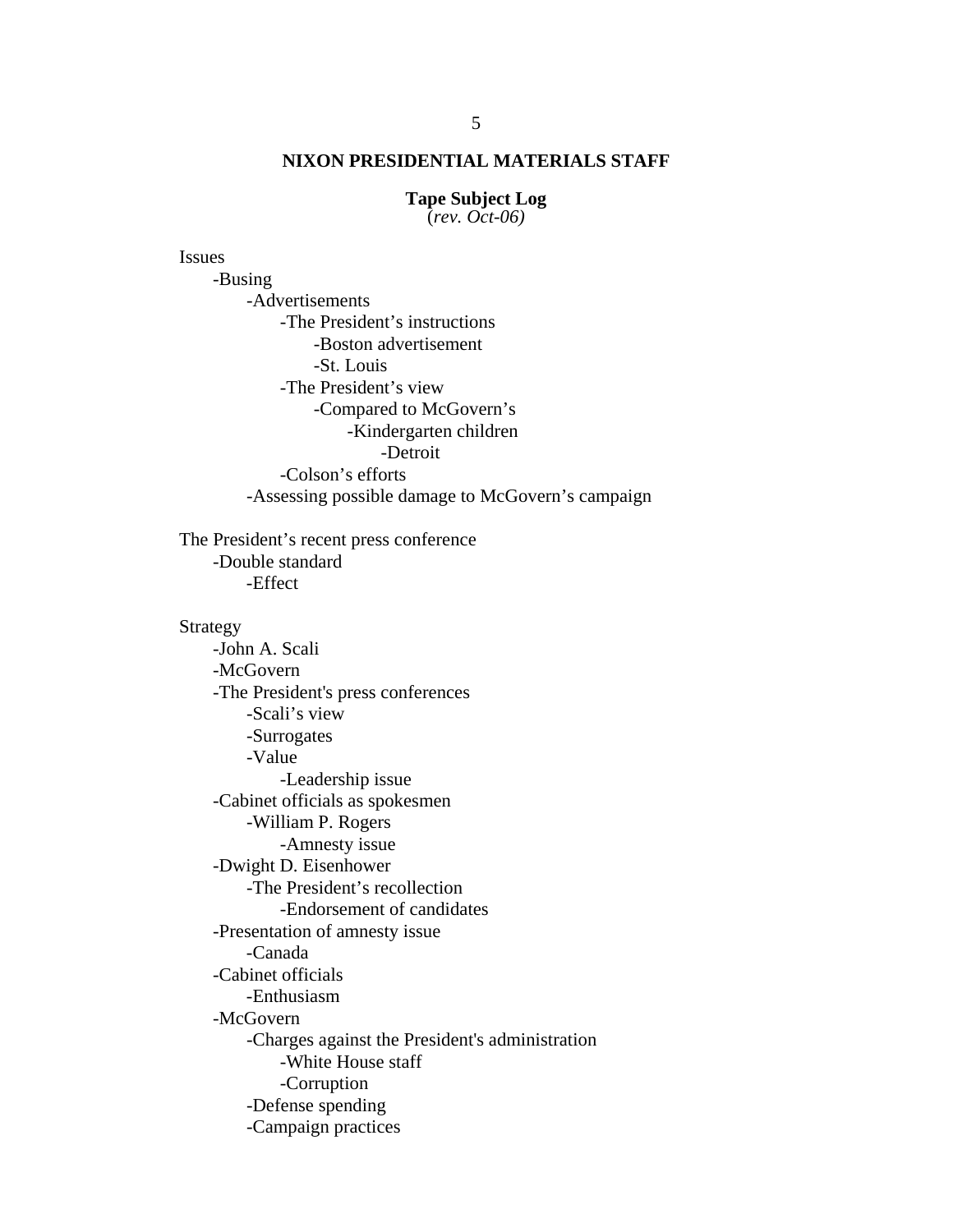**Tape Subject Log** (*rev. Oct-06)*

 -Previous treatment of Karl E. Mundt -[1960 election] -Waldie's charges -The President's instructions -Advertisements -Campaign -Tone -Compared to the President's -The President's recent press conference -Polls -George H. Gallup -Barry M. Goldwater -Andrei A. Gromyko -Unknown reporter -Effort to recall -Questions -Corruption -Vietnam -Negotiated settlement -Bombing -Lyndon B. Johnson -Bombing halt -Wheat deal -Federal Bureau of Investigations [FBI] -Property taxes -Senior citizens -Watergate -Tax increase -Spending ceiling -Polls -Gallup -New American Majority -Press conferences -Radio -Surrogate comment -Press conferences -Speeches -The President's story about John Foster Dulles -Ronald L. Ziegler -Political scientists evaluation -The President's role as President during campaign period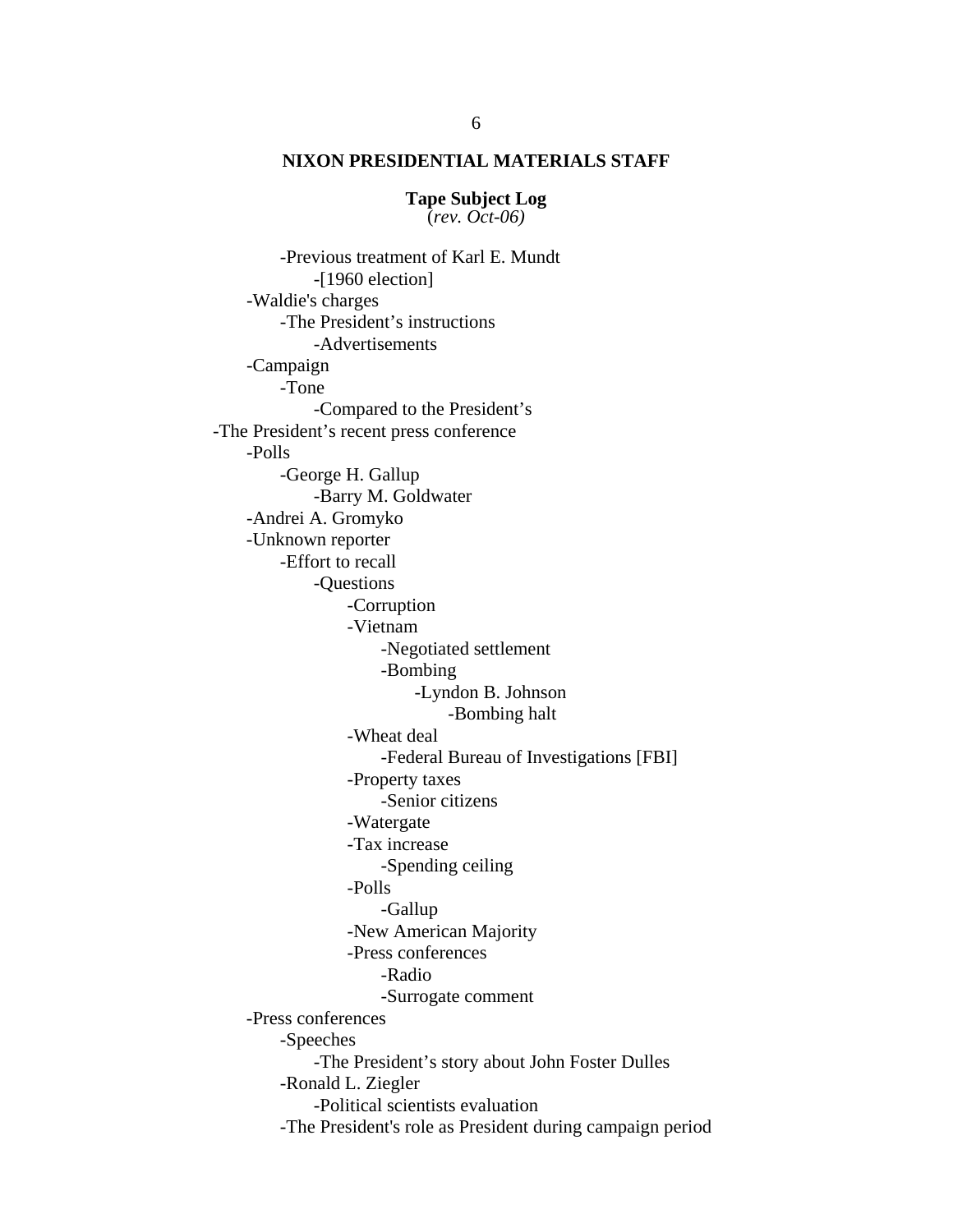**Tape Subject Log** (*rev. Oct-06)*

 -Taxes -Radio -Oval Office press conference

The President's schedule -Oval Office press conference -Congressional adjournment -Ohio -Congressional adjournment -Timing

National economy -Inflation rate -Consumer Price Index [CPI]

#### Issues

-Vietnam -Settlement -Public relations

Poll results on issues -Massachusetts -Unknown poll -McGovern proposals -Welfare issue -\$1000 per person -National defense -USSR -Amnesty -Harvard University, Massachusetts Institute of Technology [MIT] -Foreign affairs -People's Republic of China [PRC] trip -Vietnam -Marijuana legalization -Alcohol -Busing -Liberal leanings -Edward M. Kennedy -Numbers -California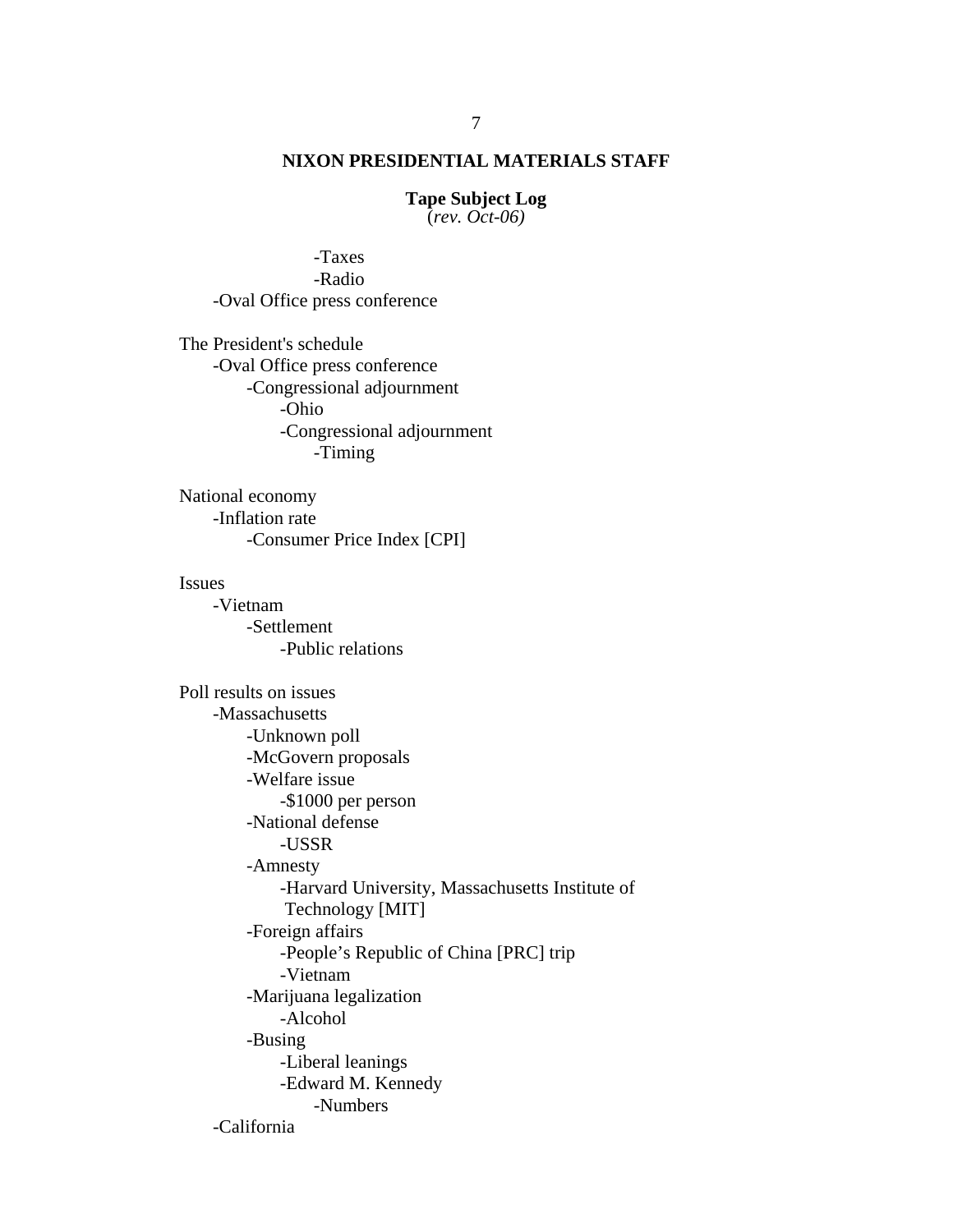#### **Tape Subject Log** (*rev. Oct-06)*

-Los Angeles -Orange County

-Numbers

# Haldeman talked to an unknown person at an unknown time between 12:29 pm and 1:35 pm.

[Conversation No. 364-4B]

 Poll results -Los Angeles, Orange County -North -San Diego, San Bernardino, San Francisco -John B. Connally

Instructions to call Ziegler

[End of telephone conversation]

# The President talked with the White House operator at an unknown time between 12:29 pm and 1:35 pm.

[Conversation No. 364-4A]

[See Conversation No. 31-2]

Request for a call to Ziegler

Presidential properties -Jim Deakin -Jack N. Anderson story -Secret Service -Source -General Services Administration [GSA]

[End of telephone conversation]

-Modifications -Swimming pool glass -lighting -Telephone lines -Heating system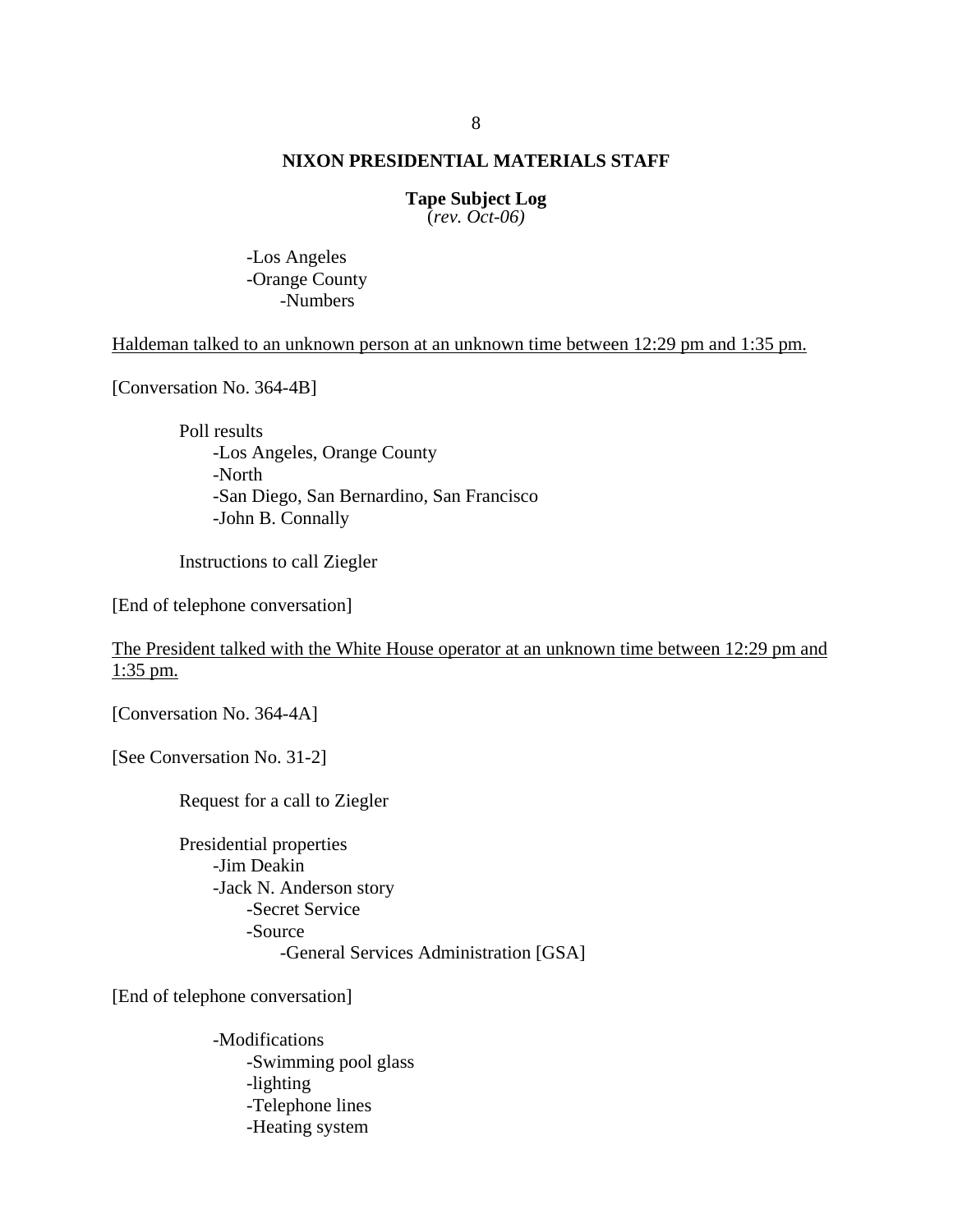# **Tape Subject Log**

(*rev. Oct-06)*

-Gas compared to electric -Safety reasons -Small fire on the premises -Florida -Shark nets -Secret Service -Airstrip -Helicopter pad -Improvements -Compared to Johnson -Ranch -Heating system -Electric cost compared to gas cost -Source of recommendation on modification -Deakin -Ziegler -Handling of issue -Job performance The President's schedule -Columbus Day dinner, October 8, 1972 -Peter Fosco -New York -Columbus Day dinner -Use of Marine Band -George Meany -Marine Band, Marine Drum and Bugle Corps -Gridiron dinners -Charo -Viewing stand for the President -Non-political nature -Fosco -Knights of Columbus -President's remarks -Meany -Italians -Building trades -Number of members -Jay Lovestone -R. Sargent Shriver -Colorado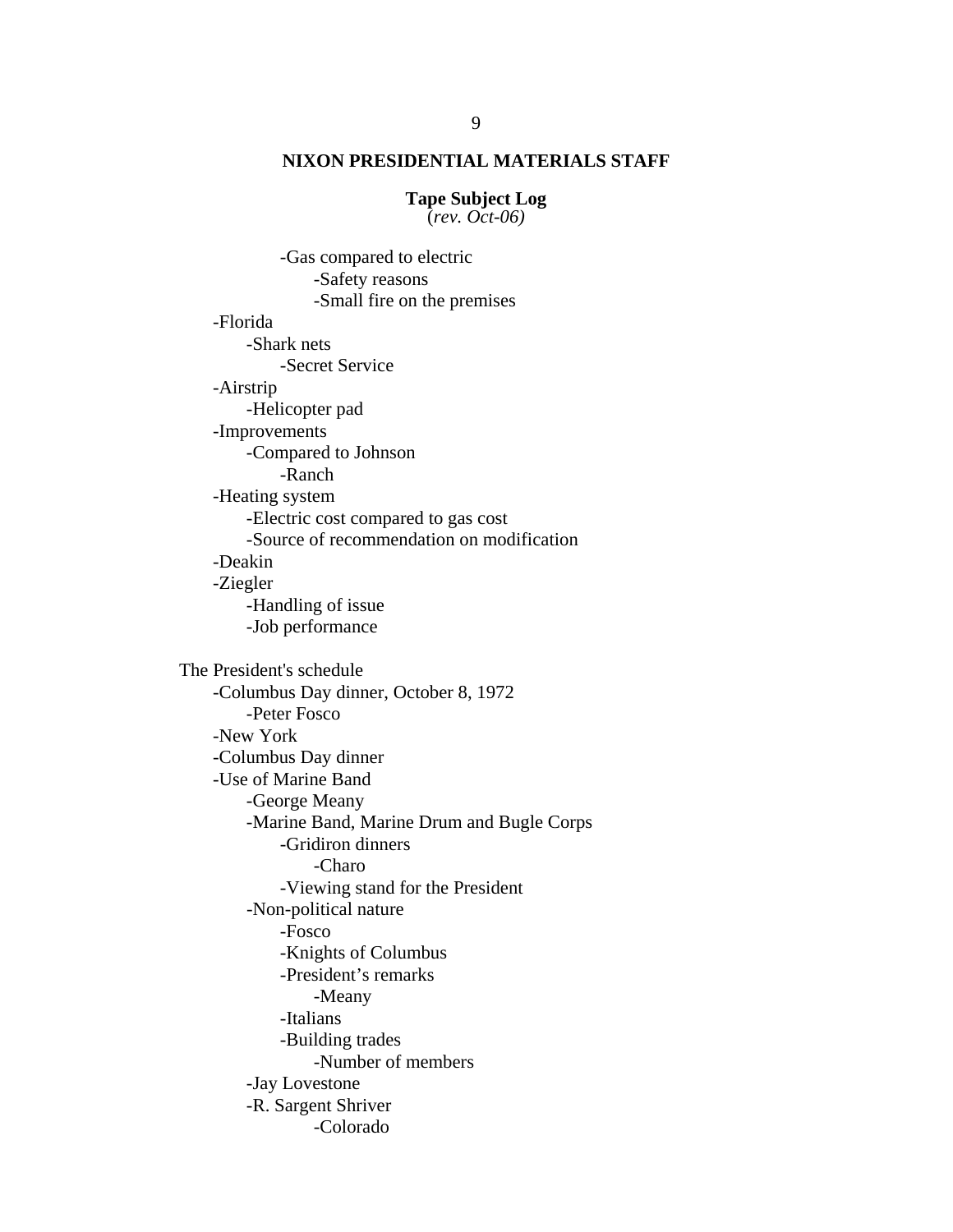#### **Tape Subject Log**  $\overline{(rev. Oct-06)}$

-Upcoming announcement -McGovern -Relationship with Meany -Description as War Hawk

## Shriver

-Colorado -Comments -Votes for the President -Labor leaders

The President's recent press conference -Agnew -Vietnam War -Negotiations -Hubert H. Humphrey

Vietnam War -Release of Prisoners of War [POWs] -Statement from McGovern -Public reaction -Enlisted men compared to officers -Blacks -Brig. Gen. Daniel ("Chappie") James, Jr. -League of Families, POW wives -McGovern speech

**BEGIN WITHDRAWN ITEM NO. 1** [Personal returnable] [Duration: 3m 31s ]

# END WITHDRAWN ITEM NO. 1

The President's schedule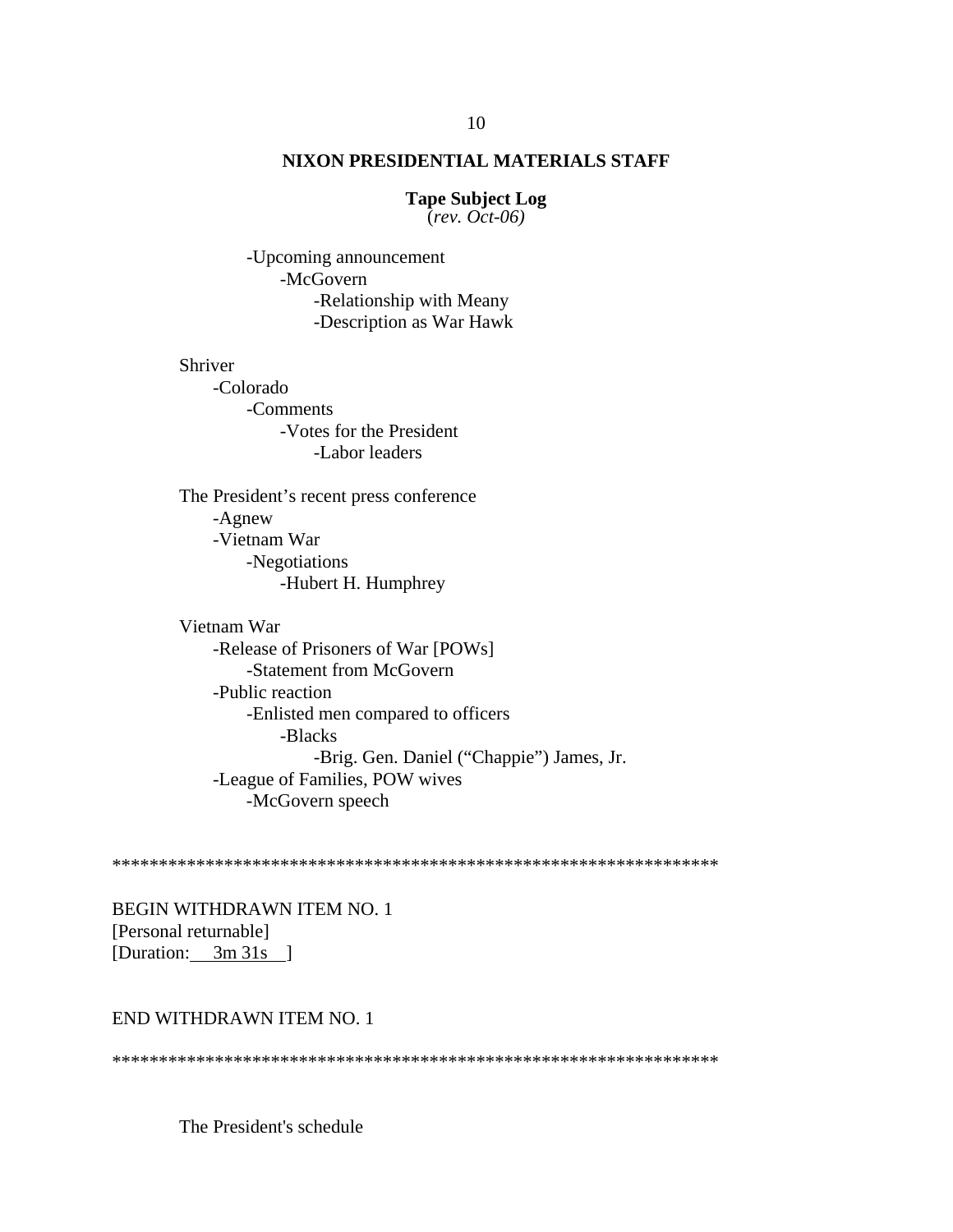**Tape Subject Log** 

 $\overline{(rev. Oct-06)}$ 

-Henry A. Kissinger -Presentation of issues -Senior Citizens -Strategic Arms Limitation Treaty [SALT] signing ceremony -Television coverage -The President's view -The press -Gromyko

## **Issues**

-Wheat deal -The President's recent press conference -Amount of aid to farmers -Trade balance, balance of payments -Creation of jobs -World trade -Iowa survey -Time remaining until election -McGovern -Tactics -Position -Fringe element -Law and order -Vietnam War -Catholics, Jews -Appeal -"Old time" politics -Intensity of support -Boston -Use of time -Mudslinging -Charges against the President -Corruption -James B. ("Scotty") Reston -Possible backfire on McGovern

**BEGIN WITHDRAWN ITEM NO. 2** [Personal returnable] [Duration: 3m 17s ]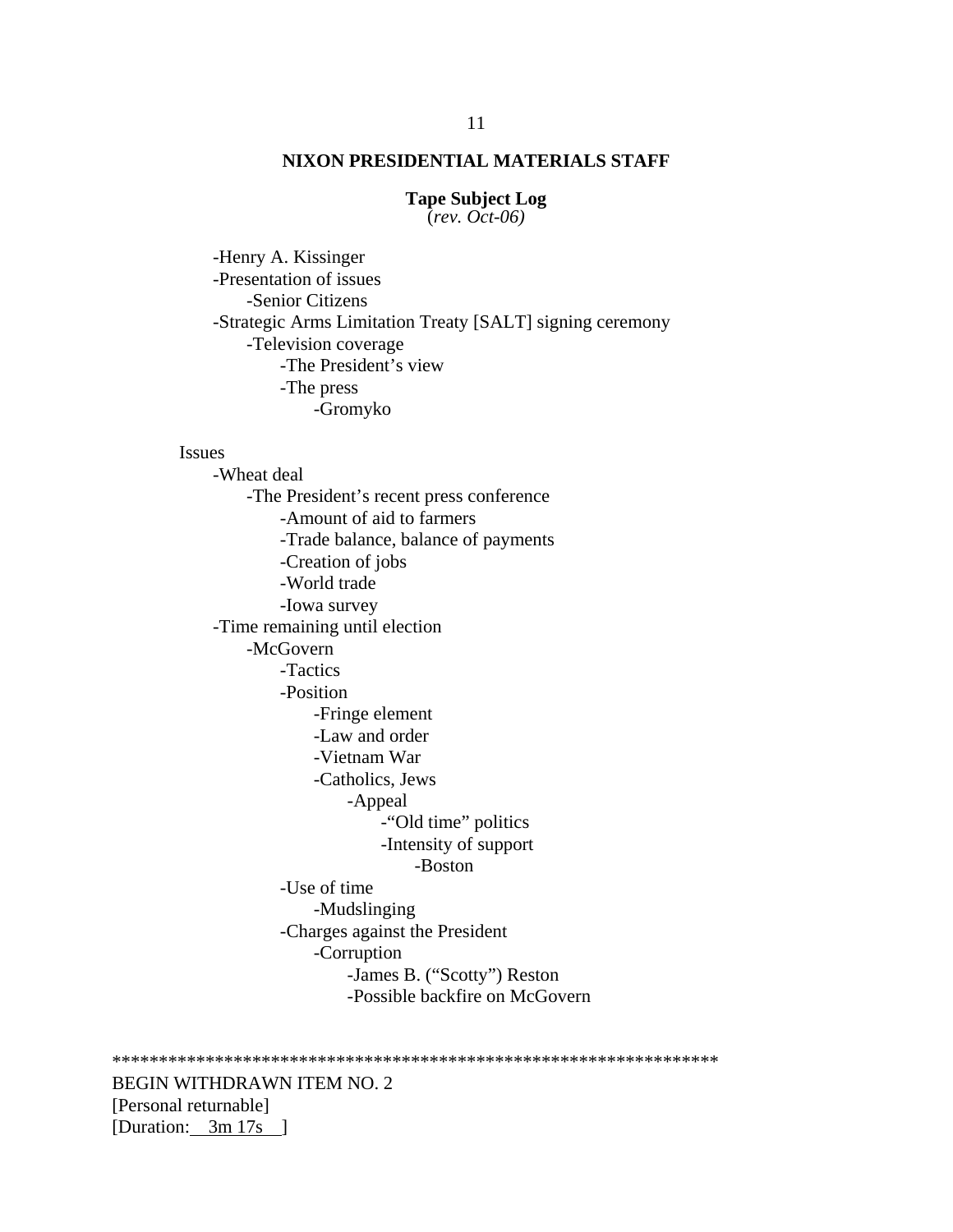**Tape Subject Log**  $\text{(\textit{rev. Oct-06})}$ 

# END WITHDRAWN ITEM NO. 2

**Issues** 

-Veterans education bill -Benefits -Call to Colson from an unknown person -Olin E. ("Tiger") Teague -Amount -Administration's position -Young veterans

**BEGIN WITHDRAWN ITEM NO. 3** [Personal returnable] [Duration: 2m 7s ]

# END WITHDRAWN ITEM NO. 3

**Issues** -Agnew's recent statements -Foreign policy -Isolationism -Internationalism -Credibility of comments -Peace -USSR, PRC -Effectiveness as issue -McGovern -Credibility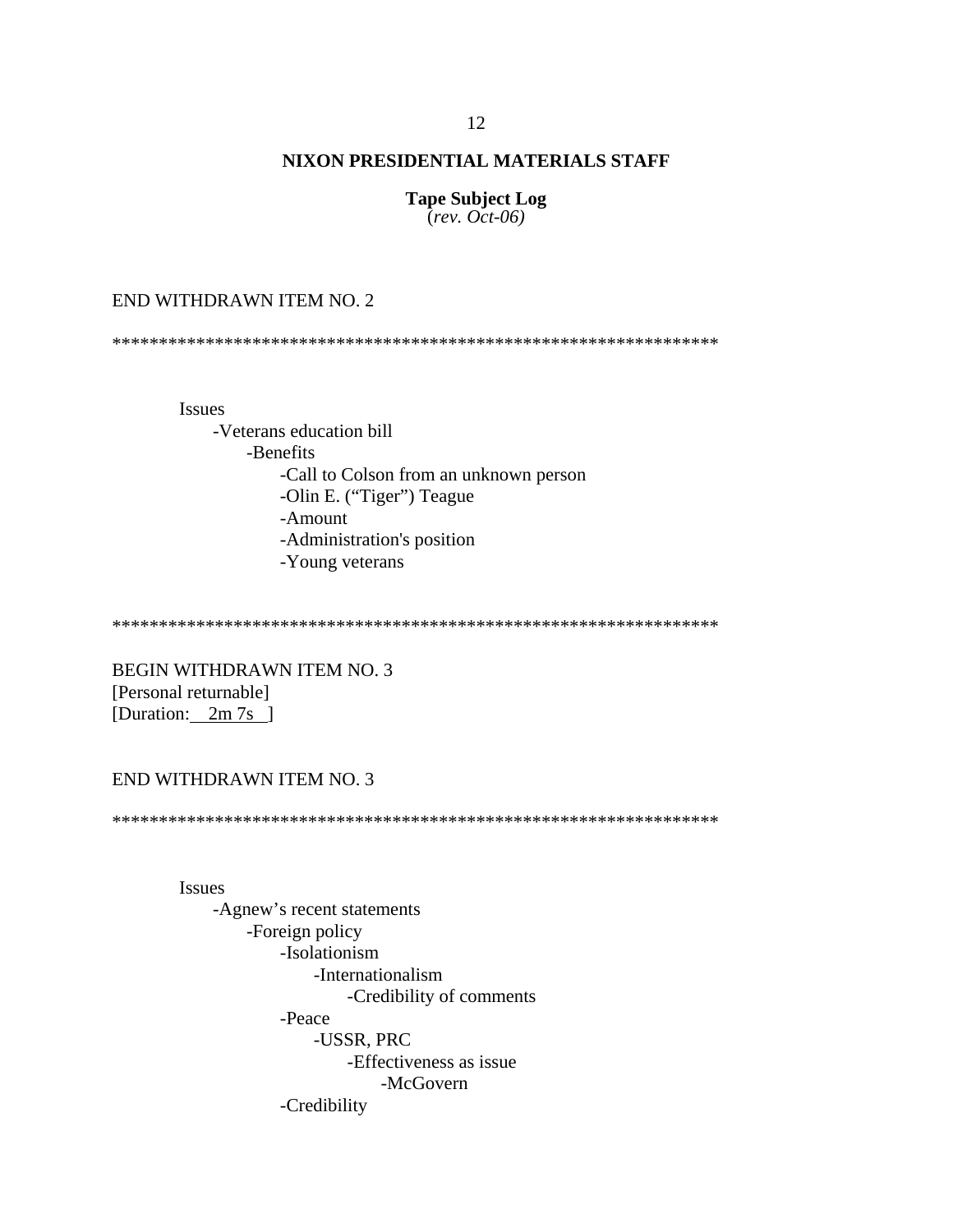**Tape Subject Log** (*rev. Oct-06)*

\*\*\*\*\*\*\*\*\*\*\*\*\*\*\*\*\*\*\*\*\*\*\*\*\*\*\*\*\*\*\*\*\*\*\*\*\*\*\*\*\*\*\*\*\*\*\*\*\*\*\*\*\*\*\*\*\*\*\*\*\*\*\*\*\*

BEGIN WITHDRAWN ITEM NO. 4 [Personal returnable] [Duration:  $1m/42s$ ]

# END WITHDRAWN ITEM NO. 4

\*\*\*\*\*\*\*\*\*\*\*\*\*\*\*\*\*\*\*\*\*\*\*\*\*\*\*\*\*\*\*\*\*\*\*\*\*\*\*\*\*\*\*\*\*\*\*\*\*\*\*\*\*\*\*\*\*\*\*\*\*\*\*\*\*

[Unintelligible]

Campaign practices -Buttons -Similarities to swastika -Slogan -Century Plaza demonstration -Adolf Hitler -Anne L. Armstrong

Colson left at 1:35 pm.

The President's recent press conference -Kissinger -Kissinger's concern -Transcript

Haldeman left at 1:36 pm.

Conversation No. 364-5

Date: October 5, 1972 Time: Unknown between 1:36 pm and 2:05 pm Location: Executive Office Building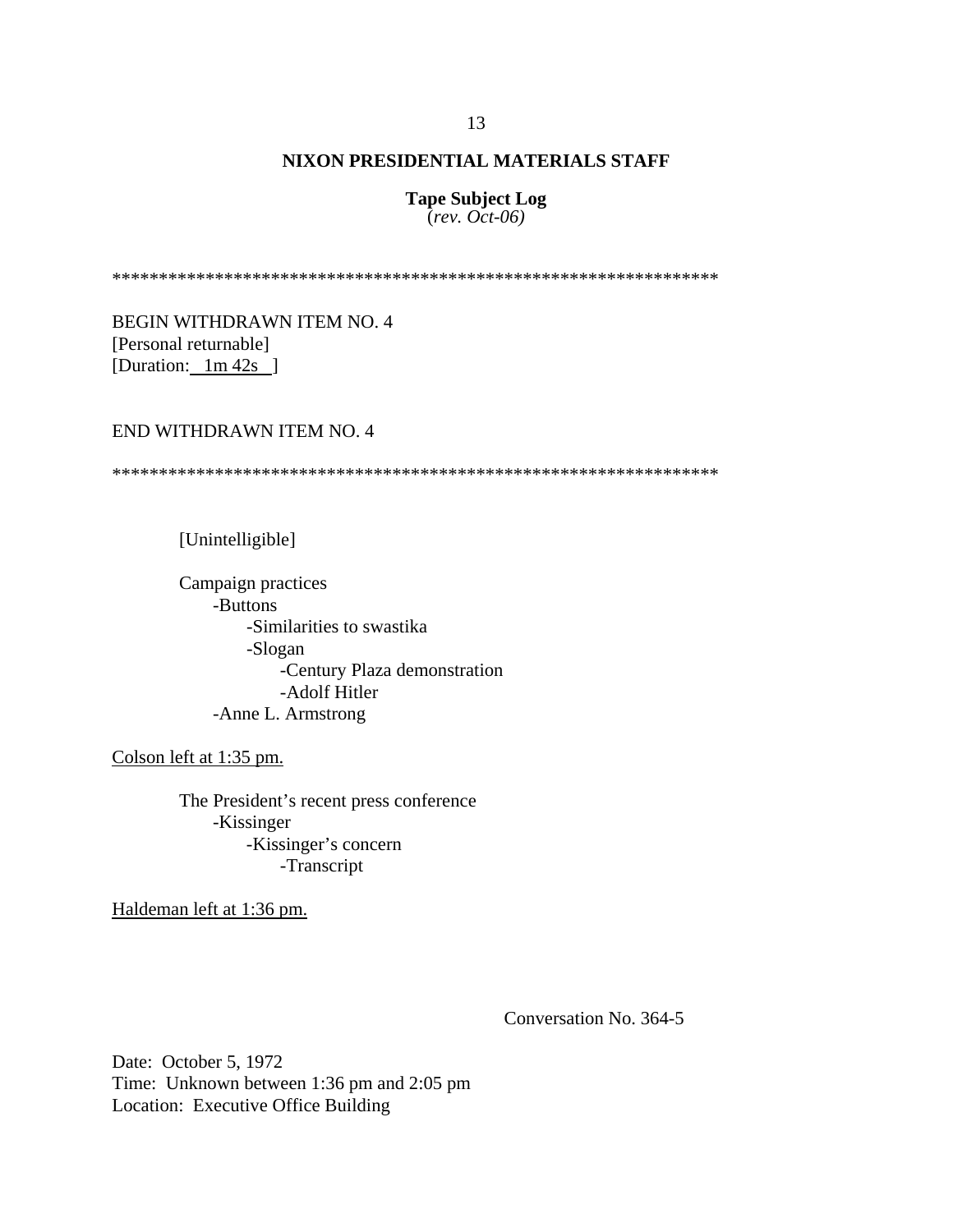**Tape Subject Log**

(*rev. Oct-06)*

The President dictated a statement.

Harrison McCall -Memorial service -The President's 1946 campaign manager -The President's election to Congress -Advisor and friend -Birth of Tricia Nixon, February 21, 1946 -Location -Murphy Memorial Hospital, Whittier -Campaign -Los Angeles -University Club -Nixon family -Julie Nixon Eisenhower, Tricia Nixon Cox -Weddings -Thelma C. ("Pat") Nixon -The President's view of McCall

Conversation No. 364-6

Date: October 5, 1972 Time: Unknown between 1:36 pm and 2:05 pm Location: Executive Office Building

The President met with Manolo Sanchez.

Dictation -Rose Mary Woods -Transcription -Upcoming telephone call to Woods

Sanchez left at an unknown time before 2:05 pm.

Conversation No. 364-7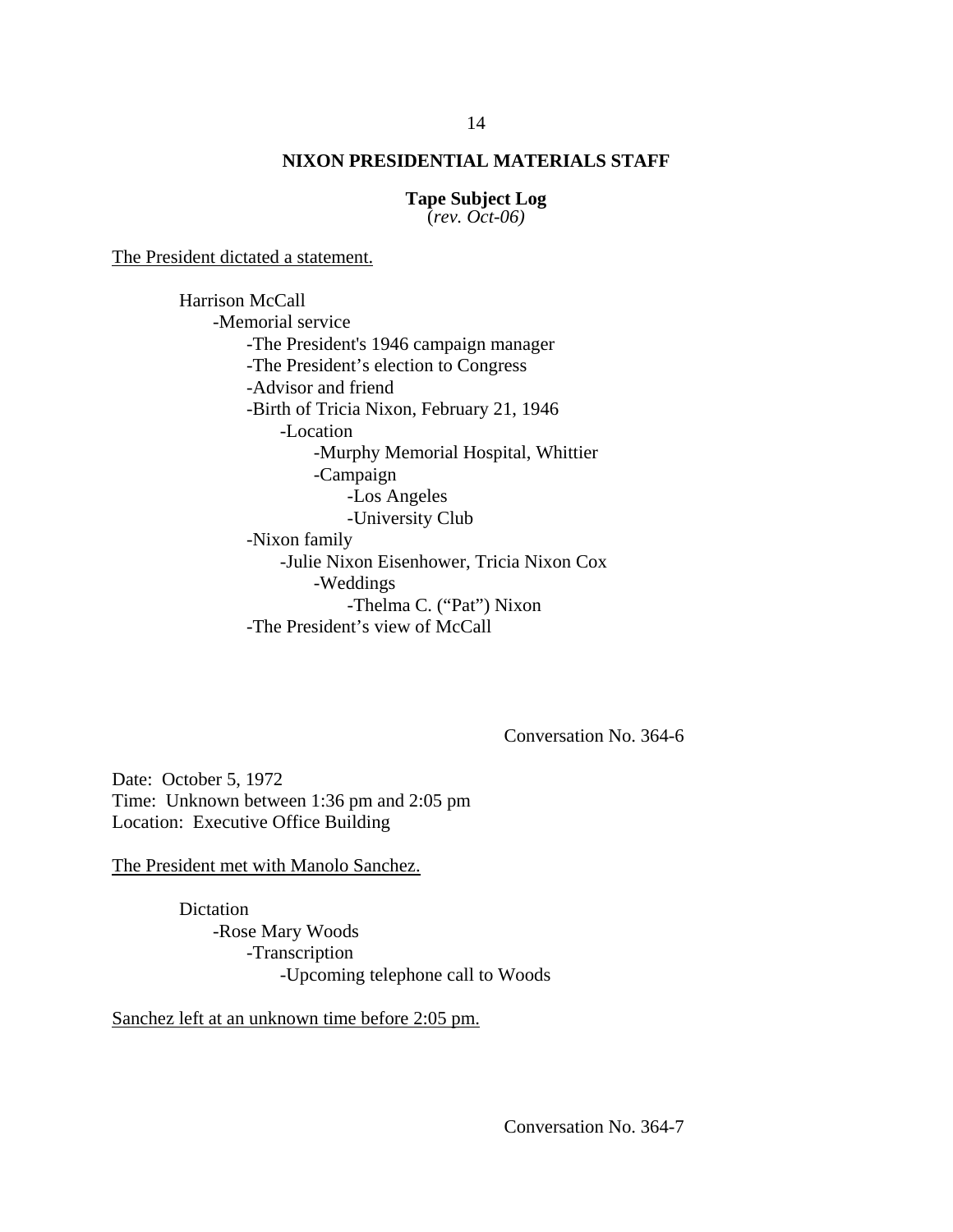**Tape Subject Log** (*rev. Oct-06)*

Date: October 5, 1972 Time: Unknown between 1:36 pm and 2:05 pm Location: Executive Office Building

The President talked with Rose Mary Woods.

Dictabelt with draft statement for Harrison McCall memorial service -Instructions

Conversation No. 364-8

Date: October 5, 1972 Time: Unknown between 1:36 pm and 2:05 pm Location: Executive Office Building

The President met with an unknown woman.

Schedule -Rose Mary Woods

The unknown woman left at an unknown time before 2:05 pm.

Conversation No. 364-9

Date: October 5, 1972 Time: Unknown between 1:36 pm and 2:05 pm Location: Executive Office Building

The President met with an unknown man.

**Instructions** 

The unknown man left at an unknown time before 2:05 pm.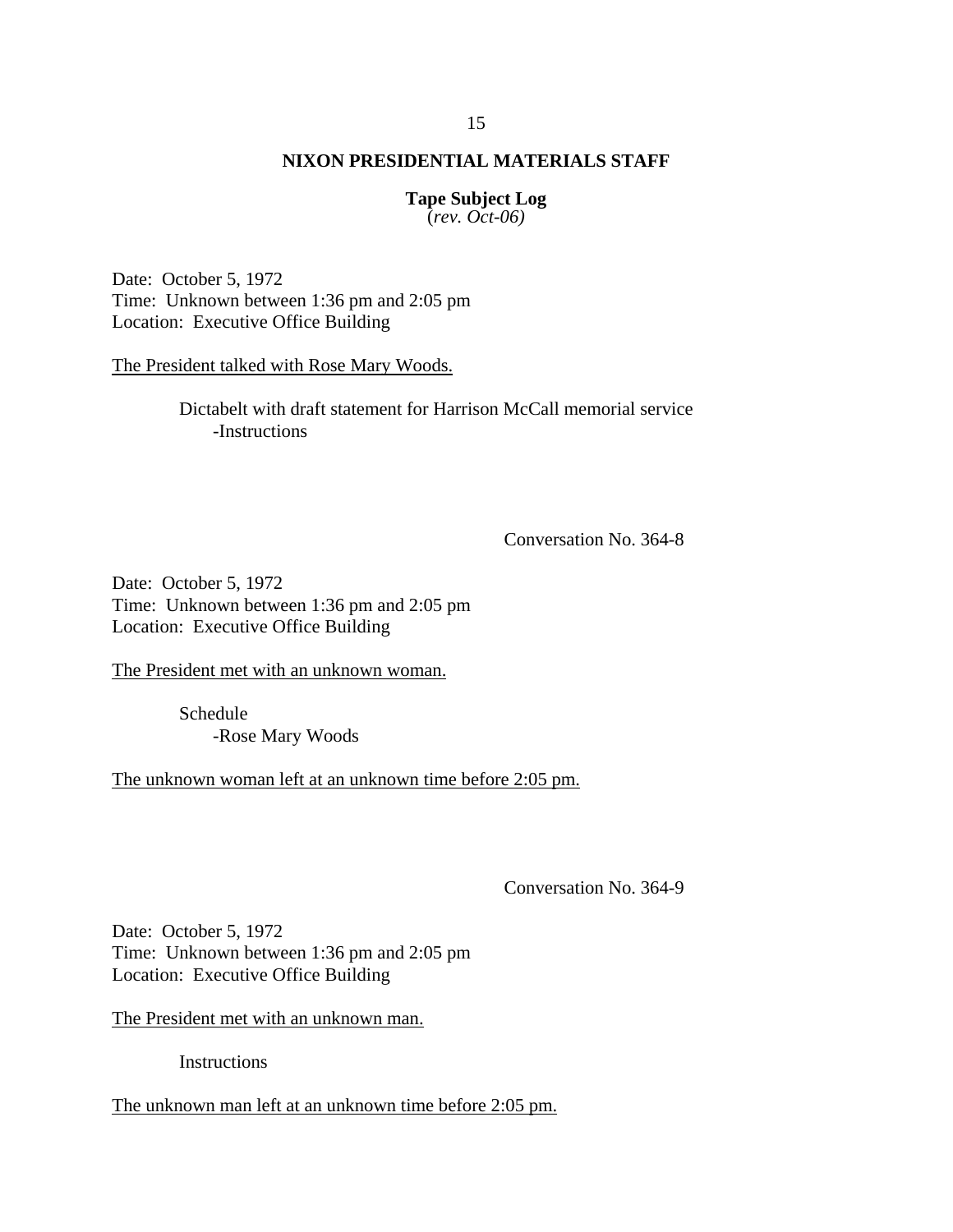**Tape Subject Log** (*rev. Oct-06)*

Conversation No. 364-10

Date: October 5, 1972 Time: Unknown between 1:36 pm and 2:05 pm Location: Old Executive Office Building

The President met with Manolo Sanchez.

Schedule -Rose Mary Woods

Sanchez left at an unknown time before 2:05 pm

Conversation No. 364-11

Date: October 5, 1972 Time: Between 2:05 pm and 2:10 pm Location: Executive Office Building

The President met with Rose Mary Woods.

Location of money

[Pause]

Note -Unknown woman

Teresa [sp?] [last name unknown] -Request for a job -New York -Arrival

\*\*\*\*\*\*\*\*\*\*\*\*\*\*\*\*\*\*\*\*\*\*\*\*\*\*\*\*\*\*\*\*\*\*\*\*\*\*\*\*\*\*\*\*\*\*\*\*\*\*\*\*\*\*\*\*\*\*\*\*\*\*\*\*\*\*\*\*\*\*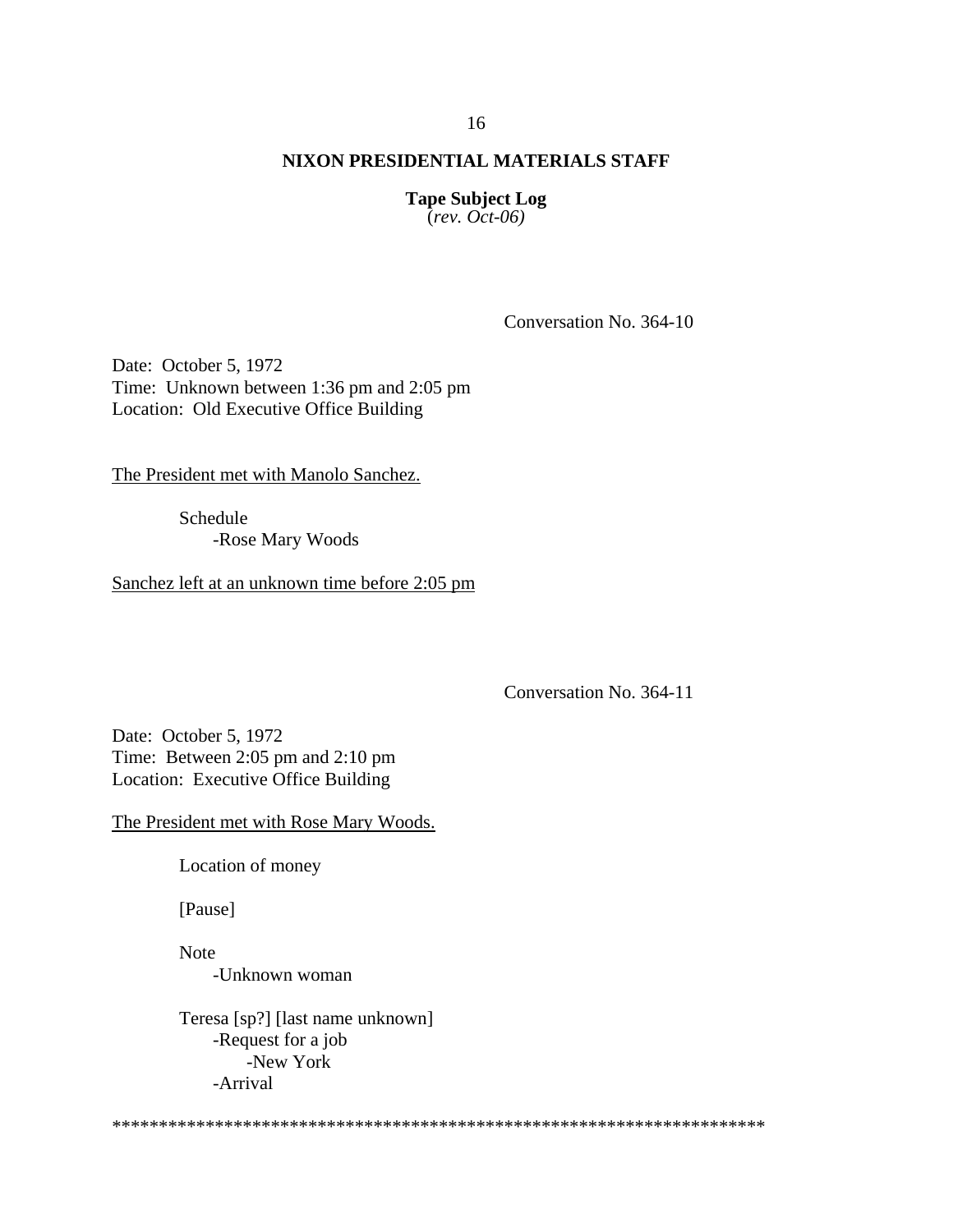**Tape Subject Log** (*rev. Oct-06)*

BEGIN WITHDRAWN ITEM NO. 1 [Political returnable] [Duration: 14s]

### END WITHDRAWN ITEM

\*\*\*\*\*\*\*\*\*\*\*\*\*\*\*\*\*\*\*\*\*\*\*\*\*\*\*\*\*\*\*\*\*\*\*\*\*\*\*\*\*\*\*\*\*\*\*\*\*\*\*\*\*\*\*\*\*\*\*\*\*\*\*\*\*\*\*\*\*\*

Woods left at 2:10 pm.

Conversation No. 364-12

Date: October 5, 1972 Time: Unknown between 2:10 pm and 3:03 pm Location: Executive Office Building

The President met with Manolo Sanchez.

The President's Schedule -Oval Office -Instructions for Sanchez -[H.R. ("Bob") Haldeman]

Sanchez talked with the White House operator at 3:02 pm.

[Conversation No. 364-12A]

[See Conversation No. 31-3]

[End of telephone conversation]

Sanchez left at an unknown time before 3:03 pm.